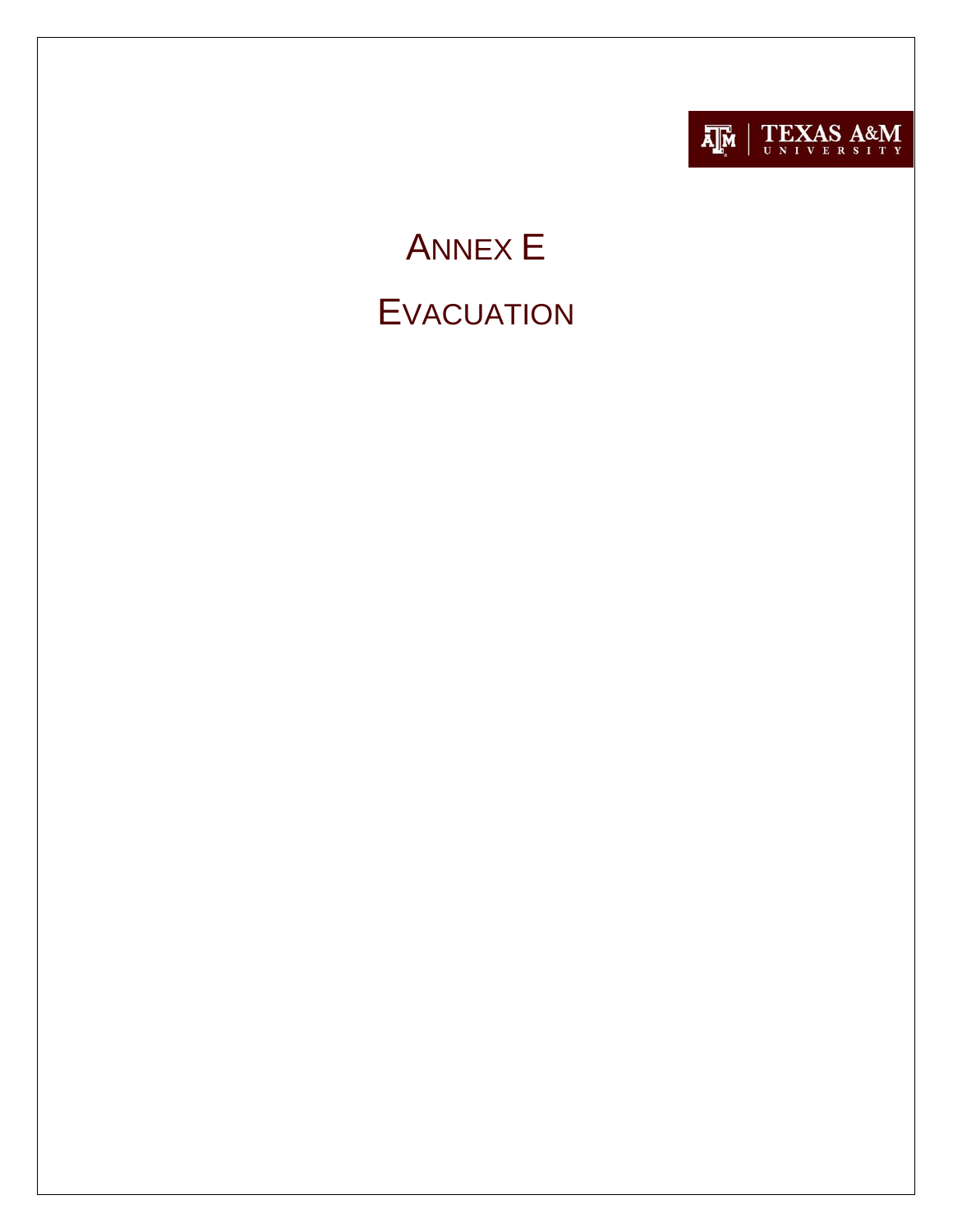#### <span id="page-1-0"></span>**PROMULGATION STATEMENT**

Annex E: Evacuation, and contents within, is a guide to how the University conducts a response specific to evacuation. The Annex is written in support of the Texas A&M University (TAMU) Emergency Operations Plan (EOP) and shall be considered an interactive support document to the EOP.

#### <span id="page-1-1"></span>**APPROVAL AND IMPLEMENTATION**

The University's Associate Vice President for Safety and Security shall be responsible for annex oversight and coordination with applicable stakeholders. The annex is flexible in that part of the plan, or the entire plan, may be activated based on the specific emergency and decision by University senior leadership.

This Annex and its supporting contents, are hereby approved, supersedes all previous editions, and effective immediately upon the signing of all signature authorities noted below.

Approved:  $\Box$ 

Christopher M. Meyer, Associate Vice President Office of Safety and Security Texas A&M University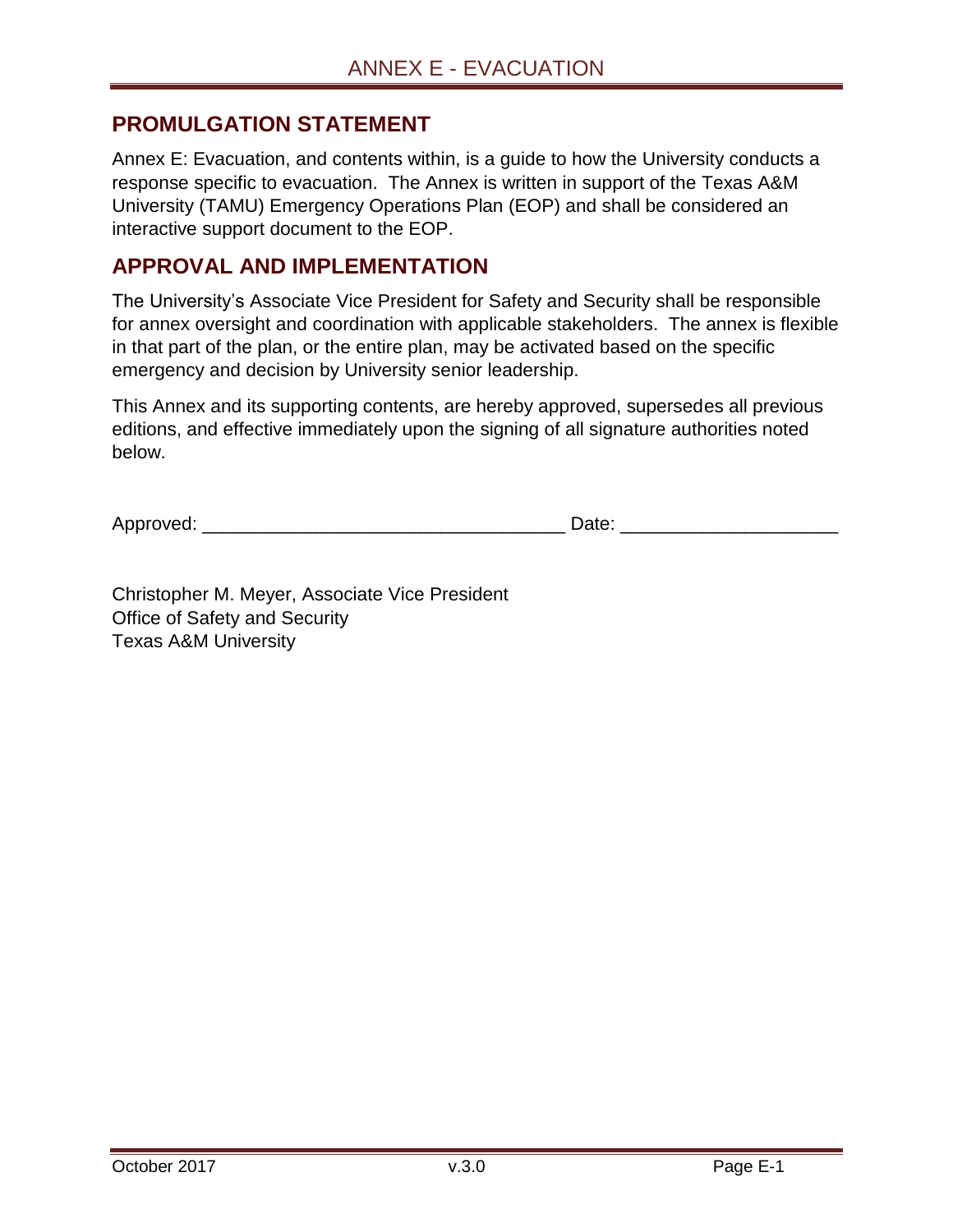# <span id="page-2-0"></span>**CONTENTS**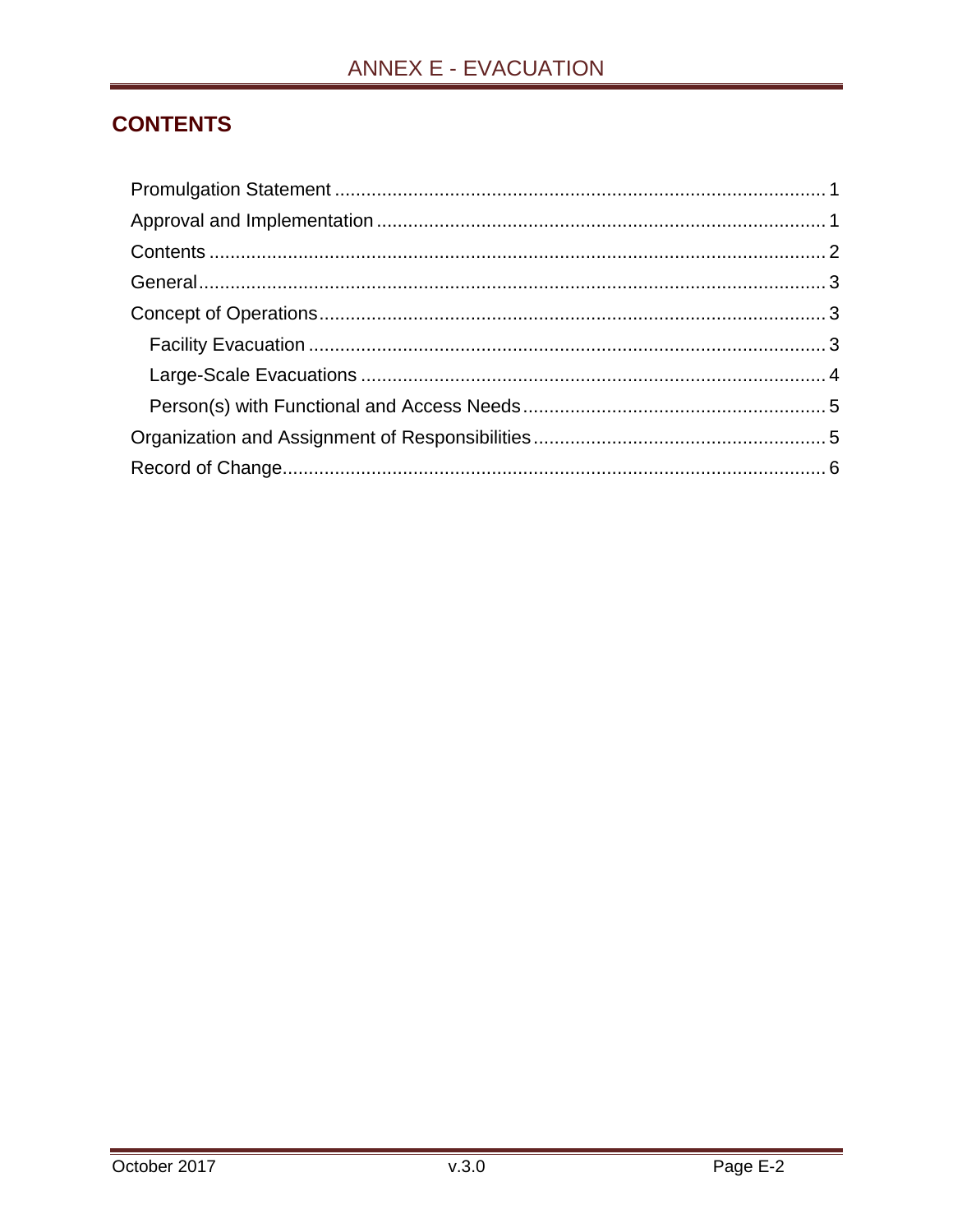This annex outlines additional operational concepts and procedures specific to Texas A&M University as otherwise not stated in Annex E: Evacuation of the Brazos County Interjurisdictional Emergency Management Plan.

## <span id="page-3-0"></span>**GENERAL**

Evacuation is one means of protecting the campus community from the effects of a hazard through the orderly movement of person(s) away from the hazard. The type and magnitude of the emergency will dictate the scale of an evacuation (i.e., evacuation area).

Evacuations for Texas A&M University range from facility evacuations (e.g., single building with a limited duration of time) to large-scale evacuations (e.g., a large segment of or all of campus for a long duration of time). These evacuations may be the result of a variety of emergencies to include, but not limited to, building fires, hazardous materials releases (inside or outside the facility), natural gas leaks, or bomb threats (facility specific or campus-wide).

## <span id="page-3-1"></span>**CONCEPT OF OPERATIONS**

Evacuation orders are generally given by the following:

- University Police
- Environmental Health & Safety
- **•** Facilities Services
- Dean, director, or building proctor
- College Station Fire Department
- Any person identifying a hazard and by activating the fire alarm system via a fire alarm pull station

Evacuations will often be managed by a Unified Command between University Police and College Station Fire Department, along with any other response agencies as deemed appropriate by Unified Command.

#### <span id="page-3-2"></span>Facility Evacuation

All Texas A&M University campus buildings are required to have a written Emergency Evacuation Plan which identifies congregation areas at a safe distance from the building. Emergency evacuation plan templates can be accessed online at <https://ehsd.tamu.edu/Pages/FireLifeSafety.aspx>.

Building Evacuation Plans will automatically be implemented when the fire alarm is activated, or if emergency responders decide evacuation of a facility is necessary due to a particular hazard. Building occupants will be notified of the evacuation, as appropriate, dependent on the hazard.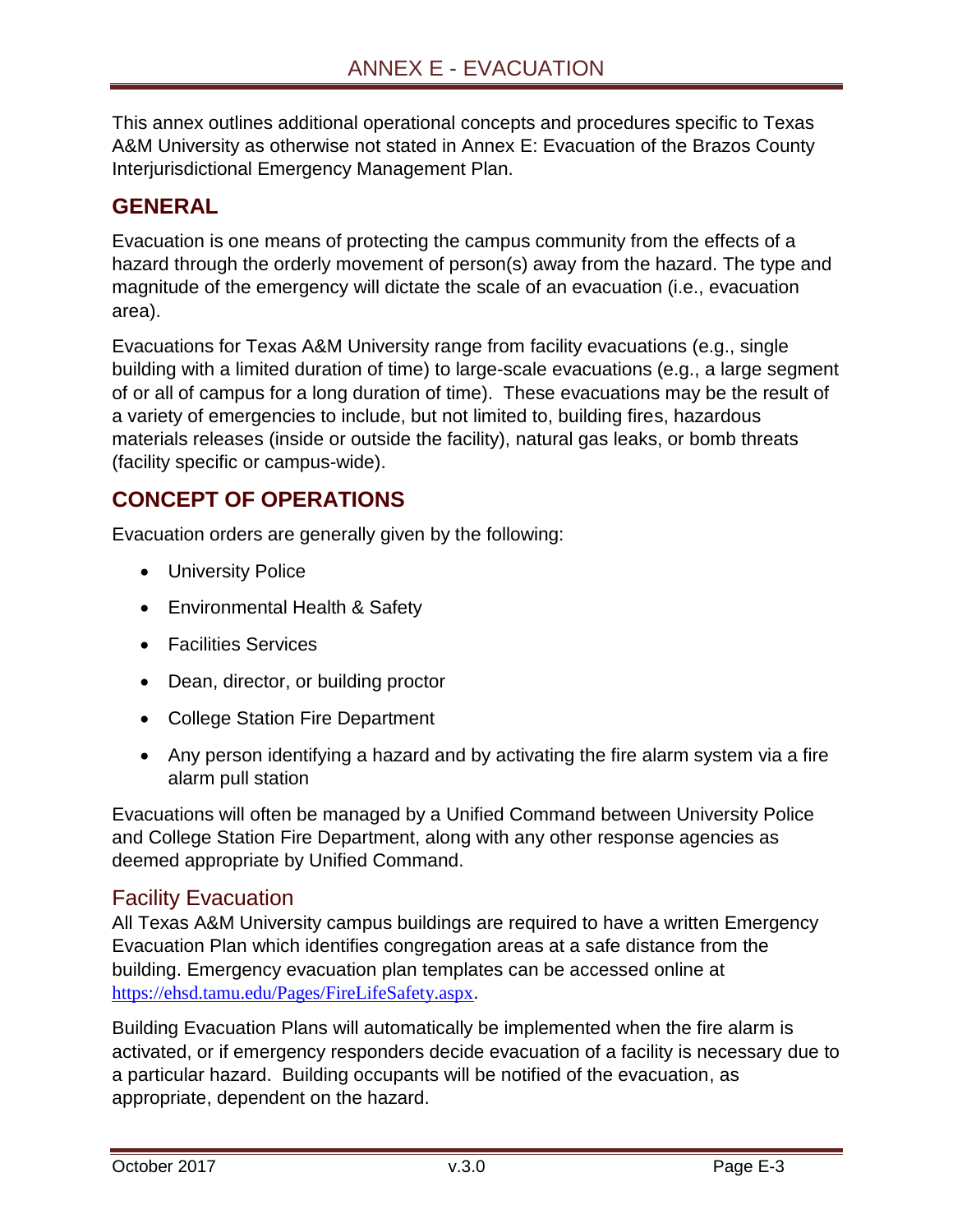Re-entry of the building will often be determined by College Station Fire Department in consultation with Environmental Health & Safety and Facilities Services.

Note: Athletic venues have emergency plans which include evacuation procedures specific to hosting indoor/outdoor events. More information about these plans is located in Attachment 3: Supplemental Emergency Protocols of the Texas A&M University Emergency Operations Plan.

### <span id="page-4-0"></span>Large-Scale Evacuations

Large-scale evacuations will be implemented when a large segment or the entire campus must evacuate for a specific hazard. Code Maroon will be utilized for immediate dissemination of the emergency message as described in Annex A: Warning of the Emergency Operations Plan.

The TAMU Emergency Website ([https://emergency.tamu.edu](https://emergency.tamu.edu/)) will be utilized to provide supplemental information and updates to the campus community during the incident. The Code Maroon Website and the TAMU Main website will have links to direct people to the emergency website while the Code Maroon messages are active.

Most large-scale evacuations will likely result in a high volume of personal vehicular traffic. However, there is a large population of the campus community that does not have immediate access to personal transportation. As a result, public transportation (i.e., buses and para-transit vans) will also be employed – see Annex S: Transportation of the Brazos County Interjurisdictional Emergency Management Plan for more information.

Traffic on campus will be directed and controlled by Transportation Services (TS). Offcampus traffic management will be controlled by the College Station Police Department and will be directed away from campus similar to post-football game traffic control.

Upon the issuance of the evacuation order, TS will:

- Utilize parking enforcement officers to assist vehicular traffic in exiting parking areas in a safely and timely manner.
- Continue intra-campus routes, if possible, to help get people to their vehicles.
- Alter bus routes to outbound only. Pick up locations may be altered to avoid proximity to campus buildings.
- Limit reentry onto campus where possible.

Pedestrians who cannot return to their vehicles or do not have personal transportation will be routed to specific pickup locations out of the evacuation zone dependent on the type of hazard. The Office of Safety & Security (SASE) will work with TS to coordinate bus transportation from these locations to a shelter location. This operation will be after the initial evacuation of campus and will not impede the use of buses for the initial evacuation. The locations of these pickup locations will be communicated to the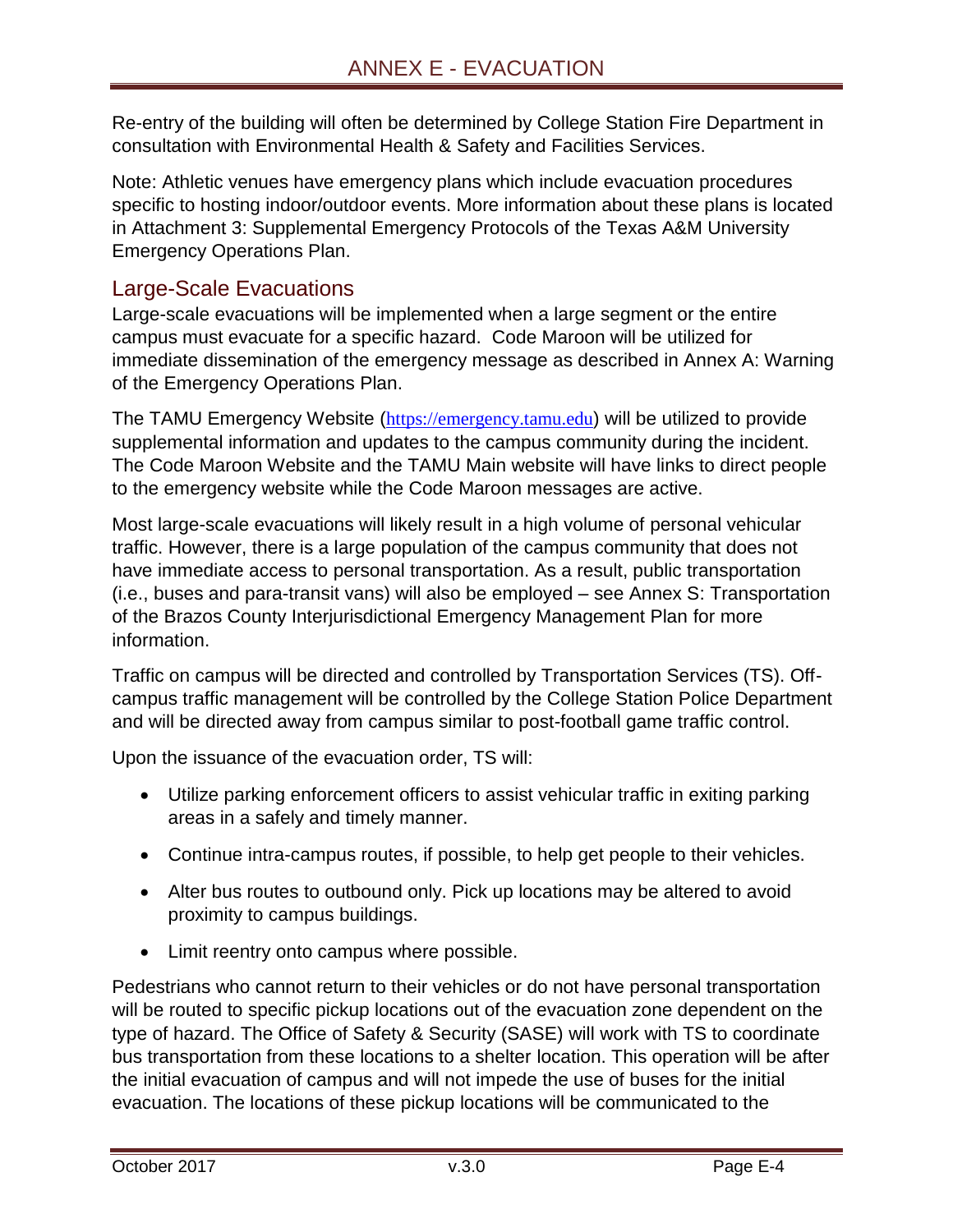university community through various media as identified in Annex A: Warning of the Emergency Operations Plan.

The Red Cross will be utilized to coordinate sheltering and mass care operations if necessary. Other Volunteer Organizations Active in Disasters (VOAD) organizations may be utilized to assist in this operation. These resources can be accessed through Brazos County Emergency Management. Currently, the Red Cross plans to utilize the mega churches within the county to temporarily shelter anyone requiring assistance.

#### <span id="page-5-0"></span>Person(s) with Functional and Access Needs

Texas A&M University recognizes unique requirements of person(s) with functional or access needs. Individuals requiring paratransit assistance with evacuating campus should contact TS at (979) 845-1971. See Attachment 4: Considerations for Persons Requiring Special Assistance of the Emergency Operations Plan for additional requirements and response actions.

## <span id="page-5-1"></span>**ORGANIZATION AND ASSIGNMENT OF RESPONSIBILITIES**

University Police

- Assist in evacuation by providing traffic control
- Protect property in evacuated areas and limit access to those areas
- Assist in warning the campus community, as needed

Environmental Health & Safety

- Maintain copies of emergency evacuation plans
- Assist building occupants with development of emergency evacuation plans
- Serve as a member of Unified Command

Transportation Services

- Ensure proper transportation assets are available for an evacuation
- Develop traffic management plans to include re-routing traffic, re-routing or temporarily suspending bus routes
- Provide barricades, signage, etc. to be used for traffic management
- Assist in the identification of pickup points
- Provide information on pickup points and evacuation routes